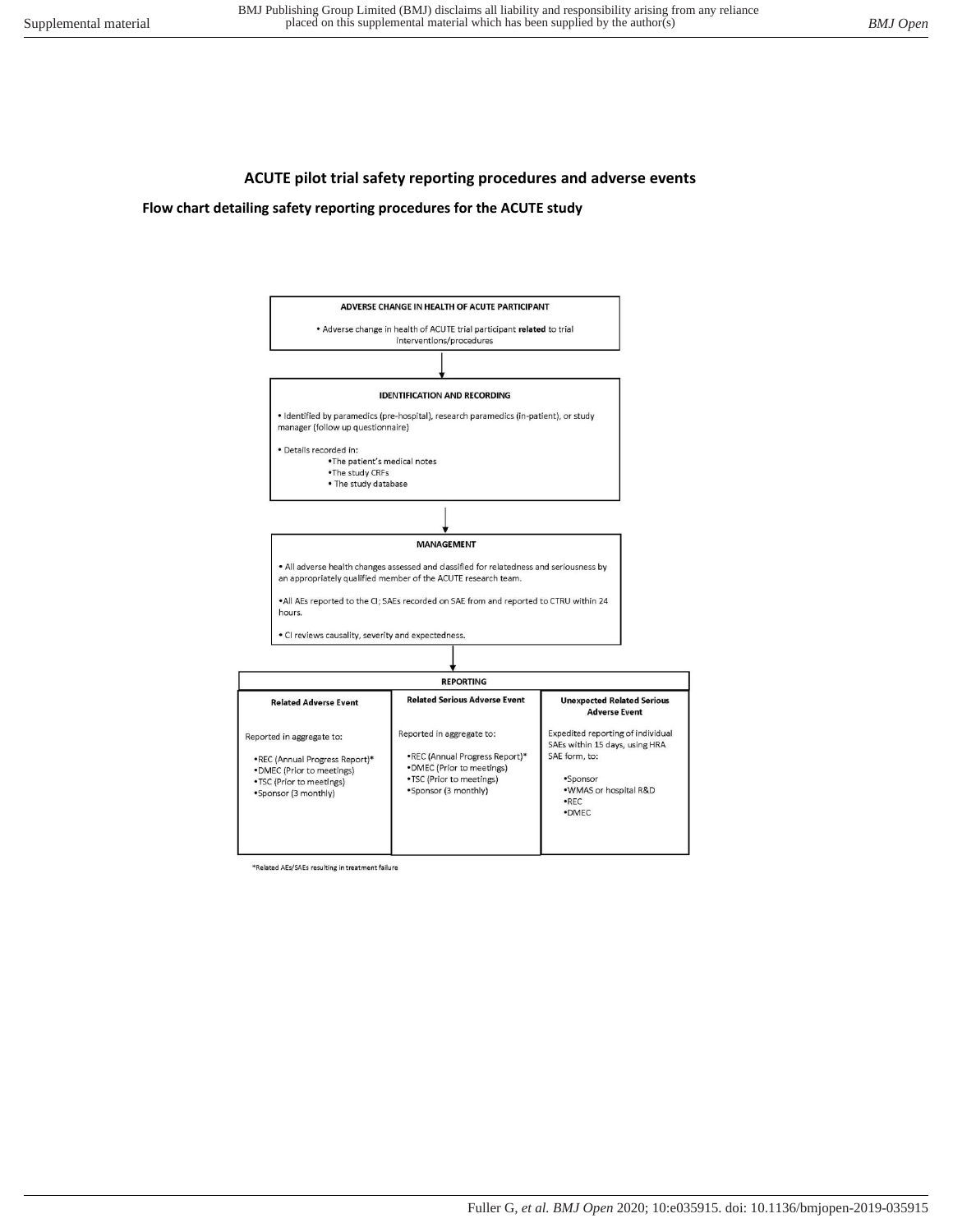# **Table of classification of adverse events.**

| <b>Adverse Health</b>                 | <b>Definition</b>                                                                                                                                                                                                                                                                                                                                                                                         |
|---------------------------------------|-----------------------------------------------------------------------------------------------------------------------------------------------------------------------------------------------------------------------------------------------------------------------------------------------------------------------------------------------------------------------------------------------------------|
| Change                                |                                                                                                                                                                                                                                                                                                                                                                                                           |
| Terminology*                          |                                                                                                                                                                                                                                                                                                                                                                                                           |
| <b>Seriousness</b>                    |                                                                                                                                                                                                                                                                                                                                                                                                           |
| <b>Adverse Event (AE)</b>             | An adverse change in health that occurs while a patient is taking part in a study                                                                                                                                                                                                                                                                                                                         |
| <b>Serious Adverse</b><br>Event (SAE) | Any adverse event occurring while a patient is taking part in a study, that results in:                                                                                                                                                                                                                                                                                                                   |
|                                       | • Death<br>• Life Threatening Illness<br>• Hospitalisation<br>• Prolongation of Hospitalisation<br>• Disability or Incapacity<br>• Congenital abnormality or birth defect<br>. Other adverse health change resulting in inability to perform routine activities or<br>significant medical event                                                                                                           |
| Causality                             |                                                                                                                                                                                                                                                                                                                                                                                                           |
| <b>Unrelated</b>                      | An adverse change in health that occurs while a patient is taking part in a study which is<br>not caused by or related to trial treatments.                                                                                                                                                                                                                                                               |
| Related                               | An adverse change in health that occurs while a patient is taking part in a study, which<br>is caused by or related to trial treatments. An AE or SAE is considered related if the<br>relationship between the event and trial treatments is:<br>. Possible - There is some evidence to suggest a causal relationship. However, the                                                                       |
|                                       | influence of other factors may have contributed to the event (e.g. the participant's<br>clinical condition, other concomitant treatments).<br>. Probable - There is evidence to suggest a causal relationship and the influence of<br>other factors is unlikely, or<br>• Definite - There is clear evidence to suggest a causal relationship and other possible<br>contributing factors can be ruled out. |
| <b>Expectedness</b>                   |                                                                                                                                                                                                                                                                                                                                                                                                           |
| <b>Unexpected</b>                     | Any adverse health change that is NOT consistent with the known and expected<br>adverse events of trial treatments i.e. it is not listed in the protocol or related<br>documents/literature as an expected occurrence.                                                                                                                                                                                    |
| <b>Expected</b>                       | Any adverse health change that IS consistent with the known and expected adverse<br>events of trial treatments                                                                                                                                                                                                                                                                                            |
| Severity*                             |                                                                                                                                                                                                                                                                                                                                                                                                           |
| Mild                                  | An adverse health change that does not interfere with routine activities                                                                                                                                                                                                                                                                                                                                  |
| Moderate                              | An adverse health change that interferes with routine activities                                                                                                                                                                                                                                                                                                                                          |
| <b>Severe</b>                         | An adverse health change that makes it impossible to perform routine activities                                                                                                                                                                                                                                                                                                                           |
|                                       | *The term 'severity', is used to describe the intensity, and should not be confused with 'serious' which is based on participant/event outcome                                                                                                                                                                                                                                                            |

or action criteria. For example, a headache may be severe but not serious, while a minor stroke is serious but may not be severe.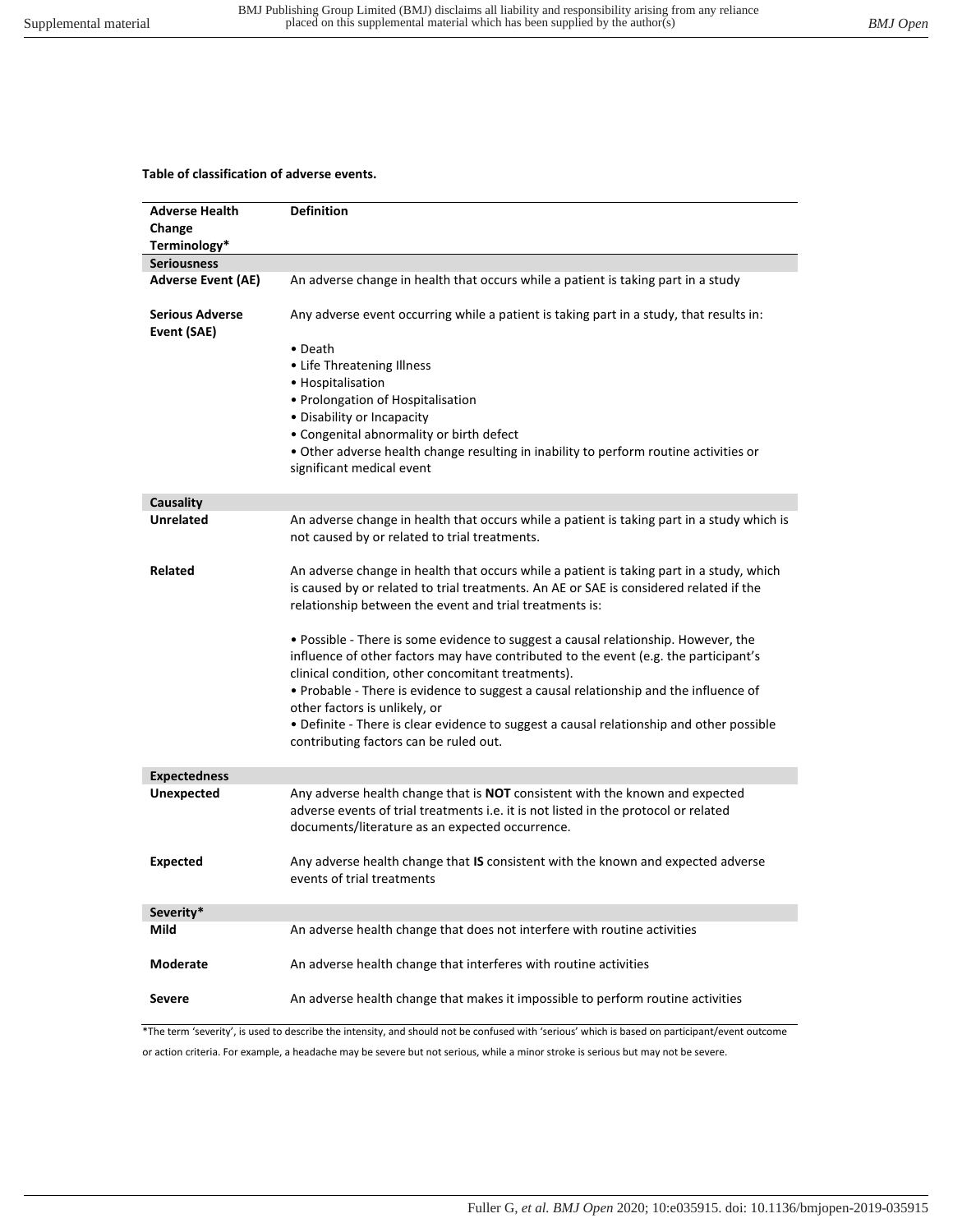### **Table summary of the number of AEs and SAEs as well as the proportion of patients experiencing at least one AE or SAE for the ITT population**

|                                  | <b>CPAP</b> | <b>Standard Oxygen Therapy</b> | <b>Total</b> |
|----------------------------------|-------------|--------------------------------|--------------|
|                                  |             |                                |              |
| Patients                         | 42          | 35                             | 77           |
| Number of AEs                    | 27          | 20                             | 47           |
| Number of individuals with an AE | 23 (54.8%)  | 17 (48.6%)                     | 40 (51.9%)   |
| Number of SAEs                   | 22          | 17                             | 39           |
| Number of individuals with a SAE | 19 (45.2%)  | 15 (42.9%)                     | 34 (44.2%)   |

### **ACUTE pilot trial adverse events**

| <b>Site</b> | AE summary                                  | AE category                 | <b>Start date</b> | <b>End date</b> | Serious? | <b>Expected</b><br>SAE? |
|-------------|---------------------------------------------|-----------------------------|-------------------|-----------------|----------|-------------------------|
| Stoke       | Headache                                    | Other                       | 19/08/2017        | 19/08/2017      | No       | No                      |
| Stoke       | Arrested prior to<br>receiving intervention | Cardiorespiratory<br>arrest | 13/09/2017        | 13/09/2017      | Yes      | No                      |
| Lichfield   | Respiratory arrest                          | Other                       | 17/09/2017        | 17/09/2017      | Yes      | No                      |
| Lichfield   | Died prior to approach                      | Cardiorespiratory<br>arrest | 18/09/2017        | 18/09/2017      | Yes      | No                      |
| Stoke       | <b>Fractured NOF</b>                        | Other                       | 18/10/2017        |                 | Yes      | No                      |
| Erdington   | Social Care readmission                     | Other                       | 23/10/2017        | 08/12/2017      | Yes      | No                      |
| Lichfield   | <b>CVA</b>                                  | Other                       | 28/10/2017        | 15/12/2017      | Yes      | No                      |
| Stafford    | Death                                       | Cardiorespiratory<br>arrest | 29/10/2017        | 29/10/2017      | Yes      | Yes                     |
| Stafford    | Death                                       | Cardiorespiratory<br>arrest | 29/10/2017        | 29/10/2017      | Yes      | Yes                     |
| Stoke       | Pt died                                     | Cardiorespiratory<br>arrest | 16/11/2017        | 16/11/2017      | Yes      | No                      |
| Stoke       | Re-admission within 30<br>days              | Other                       | 30/11/2017        | 30/11/2017      | No       | Yes                     |
| Stoke       | Claustrophobia                              | Claustrophobia              | 12/12/2017        | 12/12/2017      | No       | Yes                     |
| Erdington   | Distress at mask                            | Other                       | 15/12/2017        | 15/12/2017      | No       | Yes                     |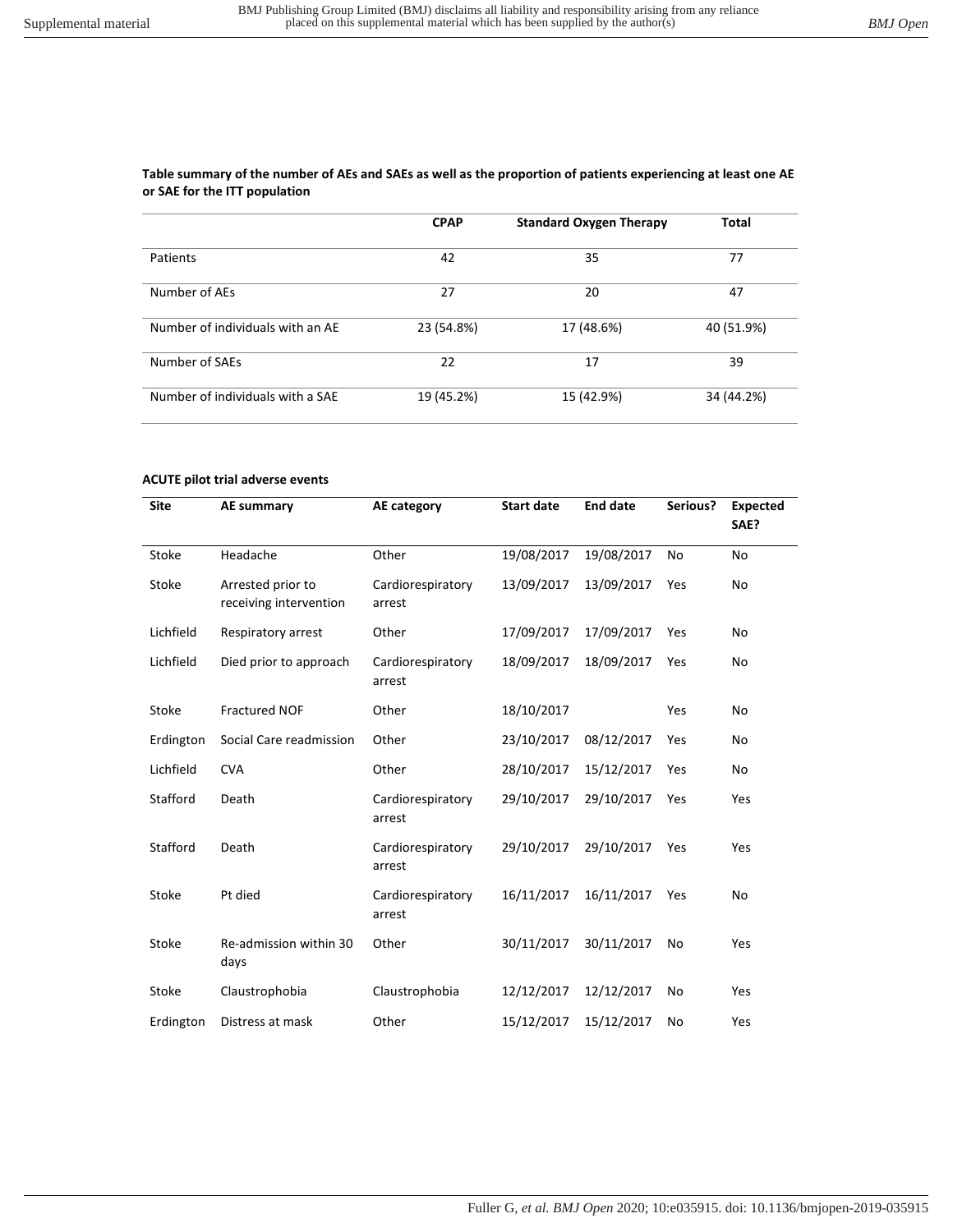| Erdington | Died within 30 days                                                        | Cardiorespiratory<br>arrest         | 21/12/2017 | 21/12/2017 | Yes | No  |
|-----------|----------------------------------------------------------------------------|-------------------------------------|------------|------------|-----|-----|
| Stafford  | Pt died                                                                    | Cardiorespiratory<br>arrest         | 29/12/2017 | 29/12/2017 | Yes | Yes |
| Stoke     | Mild claustrophobia                                                        | Claustrophobia                      | 05/01/2018 | 05/01/2018 | No  | Yes |
| Erdington | Readmission to<br>respiratory ward with<br>pneumonia                       | Other                               | 05/01/2018 | 15/01/2018 | Yes | Yes |
| Stafford  | Re-admission                                                               | Other                               | 10/01/2018 |            | Yes | No  |
| Stoke     | Death                                                                      | Cardiorespiratory<br>arrest         | 14/01/2018 | 14/01/2018 | Yes | Yes |
| Stoke     | Pt died                                                                    | Cardiorespiratory<br>arrest         | 17/01/2018 | 17/01/2018 | Yes | Yes |
| Stafford  | Pt died on day of<br>recruitment                                           | Cardiorespiratory<br>arrest         | 23/01/2018 | 23/01/2018 | Yes | Yes |
| Stafford  | Died ahead of 30 day<br>follow up                                          | Cardiorespiratory<br>arrest         | 27/01/2018 | 27/01/2018 | Yes | Yes |
| Stafford  | Died on elderly care<br>ward                                               | Cardiorespiratory<br>arrest         | 28/01/2018 | 28/01/2018 | Yes | Yes |
| Stoke     | Agitation and distress<br>with mask                                        | Progressive<br>respiratory distress | 28/01/2018 | 28/01/2018 | No  | Yes |
| Erdington | Death                                                                      | Cardiorespiratory<br>arrest         | 06/02/2018 | 06/02/2018 | Yes | Yes |
| Stafford  | Patient died                                                               | Cardiorespiratory<br>arrest         | 20/02/2018 | 20/02/2018 | Yes | Yes |
| Lichfield | Died prior to 30 day                                                       | Cardiorespiratory<br>arrest         | 03/03/2018 | 03/03/2018 | Yes | Yes |
| Stafford  | Pt re-admitted to<br>hospital during 30-day<br>period after<br>recruitment | Other                               | 08/03/2018 | 15/03/2018 | Yes | Yes |
| Lichfield | Died prior to approach                                                     | Cardiorespiratory<br>arrest         | 09/03/2018 | 09/03/2018 | Yes | Yes |
| Erdington | Died following<br>discharge prior to<br>approach                           | Cardiorespiratory<br>arrest         | 10/03/2018 | 10/03/2018 | Yes | Yes |
| Lichfield | Died prior to approach                                                     | Cardiorespiratory<br>arrest         | 17/03/2018 | 17/03/2018 | Yes | Yes |